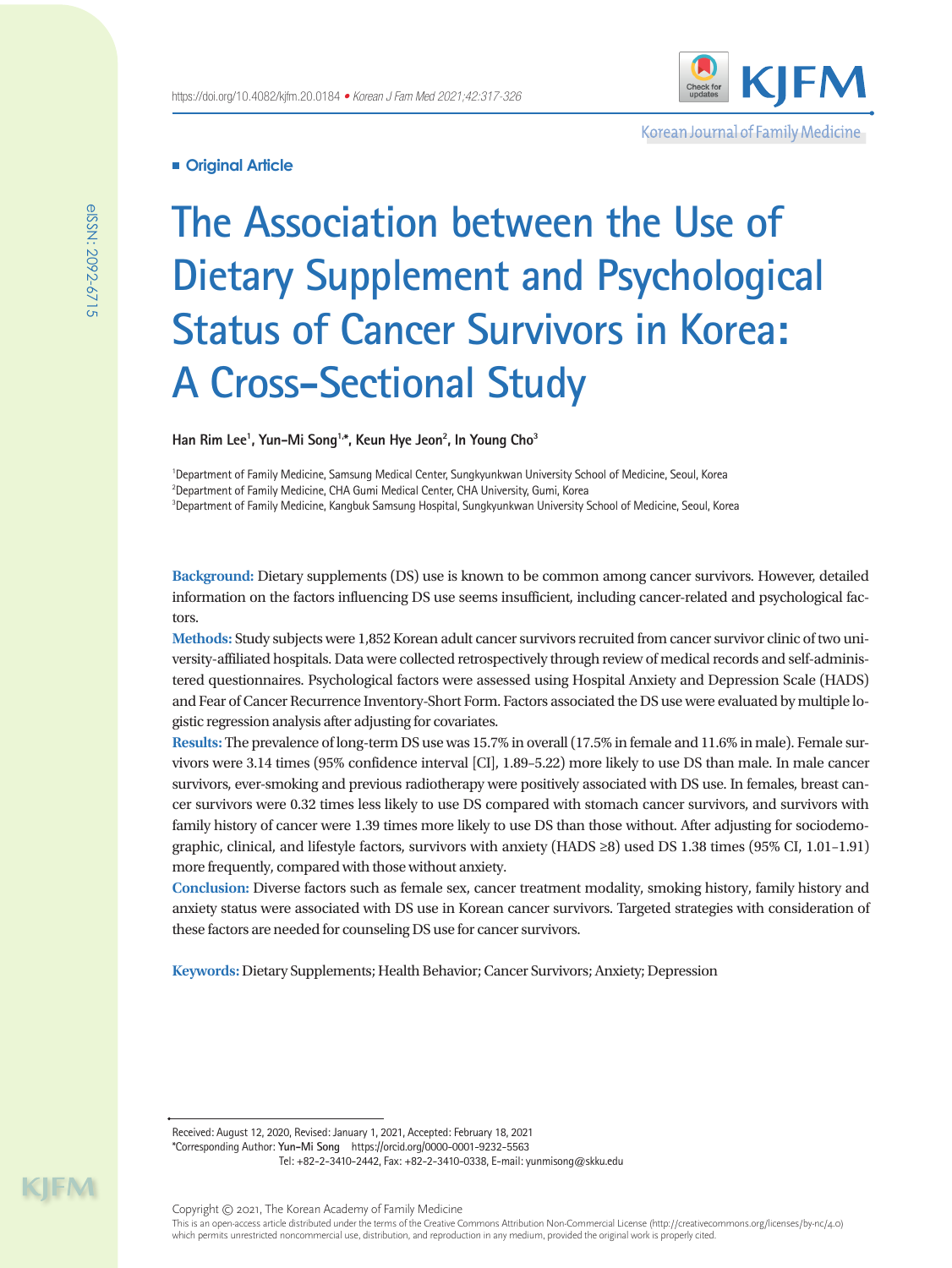# **INTRODUCTION**

In spite of rapid growing cancer incidence, $1,2)$  mortality from cancer has been gradually decreasing worldwide probably because of the increasing survival of cancer patients caused by improved cancer detection and treatment.<sup>3)</sup> Therefore, cancer paradigm has been transforming into a chronic illness to well adapt.

After acute stage of cancer care, cancer survivors tend to initiate behavioral change in an attempt to prevent disease and improve health.<sup>4)</sup> One of the most common behavioral change of cancer survivors is the use of complementary/alternative medicine (CAM) including dietary supplements (DSs).<sup>5)</sup> A DS is a product containing following ingredients: vitamins, minerals, herbs, or other substances, which is taken orally.6,7) Several studies have shown that cancer survivors are more likely to use DS. In a study including American cancer survivors, prevalence of DS use among cancer survivors was higher (70.4% versus 51.2%) than the prevalence among cancer-free individual.<sup>8)</sup> DS use is also common among Korean cancer patients. A nation-wide crosssectional Korean study also found that Korean cancer survivors use DS  $(33.3\%)$  more frequently than cancer-free individuals  $(22.1\%)$ .<sup>9)</sup>

In previous study on general population, factors associated with more frequent use of DS were female gender (P=0.041), Caucasian (P<0.001), and older age (mean age, 56.98 years versus 53.34 years; P<0.001), and higher number of chronic conditions (P=0.004).<sup>10)</sup> In a study of American cancer survivors, female gender (odds ratio [OR], 1.72; 95% confidence interval [CI], 1.25–2.36) and higher education levels (OR, 5.44; 95% CI, 2.98–9.93) were associated with DS use.<sup>11)</sup> For Korean female cancer survivors, educational achievement higher than elementary school level, moderate physical activity, low vegetable intake, and high circulating vitamin D levels were associated with supplement use.<sup>9)</sup> For Korean male cancer survivors, living in an urban area, no consumption of alcohol, and lower energy intake were associated with DS use.<sup>9)</sup> However, cancer related characteristics related with DS use such as cancer site and cancer stage could not be evaluated because of the small number of cancer survivors (260 women and 140 men) included in the Korean study. In addition, to our knowledge, no study has evaluated the relation between psychological factors and DS use in Korean cancer survivors.

Fear of cancer recurrence (FCR) is a possible mechanism for behavioral change such as DS use among cancer survivors. Compared with the cancer survivors without FCR, cancer survivors with low (OR, 1.97; 95% CI, 1.36–2.85) or high (OR, 2.40; 95% CI, 1.33–4.32) FCR were more likely to have healthier habits in the United States.<sup>12)</sup>

Cancer survivors commonly have psychological distress such as depression and anxiety.13) A study in India reported that 33.5% of cancer patients had diagnosed with either anxiety or depressive disorder.<sup>14)</sup> The relation between psychological status and the use of CAM has been scarcely studied.15,16) In a study in Turkey showed no correlation between usage of CAM and anxiety and depression among breast cancer survivors.15) In an Italian study, the levels of anxiety and depression did not differ according to the CAM use.<sup>16)</sup> However, the number of

cancer patients who reported CAM use might be too small (61 among 122, 52 among 288) to adequately evaluate the association of CAM use with the psychological status. Moreover, the relation between psychological status and the use of CAM has been scarcely studied in Asian country.

In these regards, we conducted this study to evaluate the associations of the use of DS with a range of factors with special attention to psychological variables, in a large sample of Korean cancer survivors.

#### **METHODS**

#### **1. Study Participants**

A total of 2,038 adult cancer survivors were recruited for this study, who had visited two university affiliated hospitals for routine surveillance from September 2014 to February 2017. We excluded those who did not provide information related to cancer diagnosis (n=163), cancer treatment (n=19), and those with missing data for variables measuring psychologic factors such as anxiety, depression, and FCR (n=4). As a result, a total of 1,852 adults aged ≥19 years were included in the analysis. All participants provided an informed consent form. The Institutional Review Board (IRB) of Samsung Medical Center (SMC 2013-07-133) and Seoul National University Hospital (H-1407-066- 595) approved the study protocol.

#### **2. Study Variables**

We collected information on DS use, demographic and socioeconomic characteristics, comorbidities, health behavioral factors and psychological status of study participants using a self-administered questionnaire. A trained research assistant supplemented incompletely answered questions through an interview.

We collected information on the type, frequency and duration of usage of DS by providing a predetermined list of DS (multivitamin, vitamin C, vitamin D, calcium, iron, omega-3, baby aspirin, etc.) which was commonly used among Koreans. If a participant was using other DS than those listed, he/she could report them additionally. We defined long-term DS use as the use of any DS at least once a week for 6 months or longer. Aspirin use for secondary prevention of ischemic heart disease and ischemic stroke and iron supplementation for treating iron deficiency anemia were not counted as DS use.

We categorized monthly income into three levels (≥4,000,000 won, 2,000,000–3,999,000 won, or <2,000,000 won). Education was categorized into three levels (≥graduate degree, high school graduate, or ≤middle school graduate). Marital status had two groups (living with spouse/or partner, or not). Smoking status was grouped into never smoker or ever smoker. We calculated the amount of pure alcohol consumption per week on the basis of the amount of liquor consumption at one episode and the frequency of drinking per week. We then categorized alcohol consumption into two levels (<7 g/wk, ≥7 g/wk). We defined regular physical exercise as moderate or higher strength of physical activity for more than 30 minutes each time, with a frequency of twice or more per a week. Comorbidity included diabetes, cardio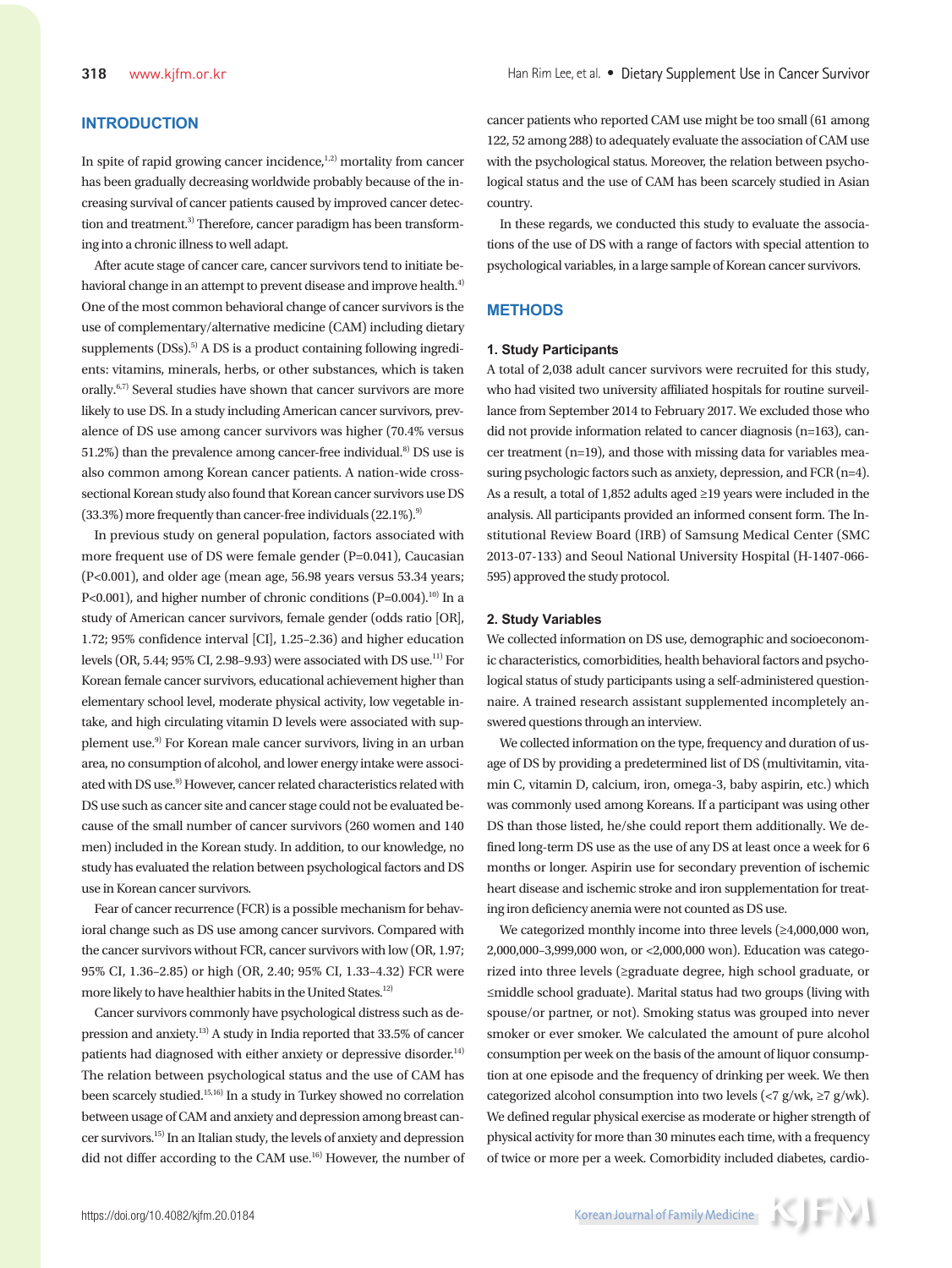vascular disease, cerebrovascular disease, chronic respiratory disease, chronic liver disease, and chronic renal disease. We then categorized comorbidity into three groups on the basis of the number of coexisting comorbidity (0, 1, or  $\geq$ 2). Information on family history of cancer was categorized into two groups (yes, no).

We collected cancer-related information, which includes cancer site, cancer stage, time since cancer diagnosis, and cancer treatment. Cancer stage was categorized into three groups (stage 0 [defined as carcinoma in situ] or stage 1, stage 2, stage 3, or stage 4). Hospital Anxiety and Depression Scale (HADS) was used to assess psychological status of participants as HADS is a widely using psychometrics for screening anxiety and depression in patients.<sup>17)</sup> We assessed cut off value both ≥8 on HADS-anxiety and HADS-depression for detecting generalized anxiety disorders and major depressive episodes.18) We assessed the presence of FCR using cut off value ≥13 of severity subscale of the Fear of Cancer Recurrence Inventory (FCRI).19,20) The FCRI is a multidimensional questionnaire composed of 42 items with seven subscale components of FCR, and the FCR severity subscale is used as the FCR Short Form.19)

#### **3. Statistical Analysis**

We looked at distribution of long-term use of commonly used DS by sex. We compared demographic and socioeconomic characteristics, health behavioral factors, and clinical characteristics according to the long-term use of DS by chi-square test or Fisher's exact test.

We estimate ORs and 95% CIs to evaluate factors associated with the use of DS in cancer survivors, by multivariable logistic regression analysis after adjusting for age, sex, education, marital status, smoking, alcohol intake, physical activity, comorbidity, family cancer history, cancer type, cancer stage, cancer treatment modality, and time since cancer diagnosis. As we found a significant difference in the use of DS by sex, we did all analysis separately in male survivors and female survivors.

Finally, to evaluate a specific association between each psychologi-

cal factor (anxiety, depression, and FCR) and DS use, we conducted additional analysis which further included each psychological factor in the multiple logistic regression analysis. To evaluate modifying effect of covariates on the association between psychological factors and DS use, we repeatedly conducted the analysis separately by sex, by cancer site (breast and stomach), and by time since cancer diagnosis. The level of statistical significance was a P-value <0.05 in two-sided tests. We used SAS ver. 9.4 (SAS Institute Inc., Cary, NC, USA) for all statistical analyses.

# **RESULTS**

We found that 15.7% (n=290) of cancer survivors reported long-term use of DS. Female survivors (17.5%) used DS more commonly than male survivors (11.6%) (OR, 3.14; 95% CI, 1.89–5.22). Most commonly used DS was multi-vitamin (6.4% in male, 7.1% in female), which was followed by vitamin C (3.3% in male, 5.8% in female), calcium supplement (1.2% in male, 5.9% in female), omega-3 (2.6% in male, 4.2% in female), vitamin D (1.0% in male, 4.4% in female), and iron (2.1% in male, 1.9% in female) (Figure 1).

In Table 1, demographic and clinical characteristics were compared according to the long-term use of DS. Female survivors tended to less frequently use DS with increasing age. Female survivors with family history of cancer were more likely to use DS. In male survivors, eversmoking was related with use of DS.

In Table 2, cancer related characteristics were compared according to the long-term use of DS. In overall, with increasing stage of cancer, prevalence of DS use increased. In male survivors, DS use did not differ by cancer type. However, in female DS use differed by cancer type: most prevalent among thyroid cancer survivors (29.8%), followed by lung (22.0%), stomach (21.6%), and colorectal cancer survivors (15.1%). Male survivors' chemotherapy or radiotherapy were related with more frequent use of DS. Female survivors who received hormone therapy used DS less frequently than those who did not.



Others contain coenzyme Q10, lactobacillus, propolis, and ginseng.

Figure 1. Distribution of long-term (≥6 months) use of dietary supplements by sex among 1,852 Korean adulthood cancer survivors.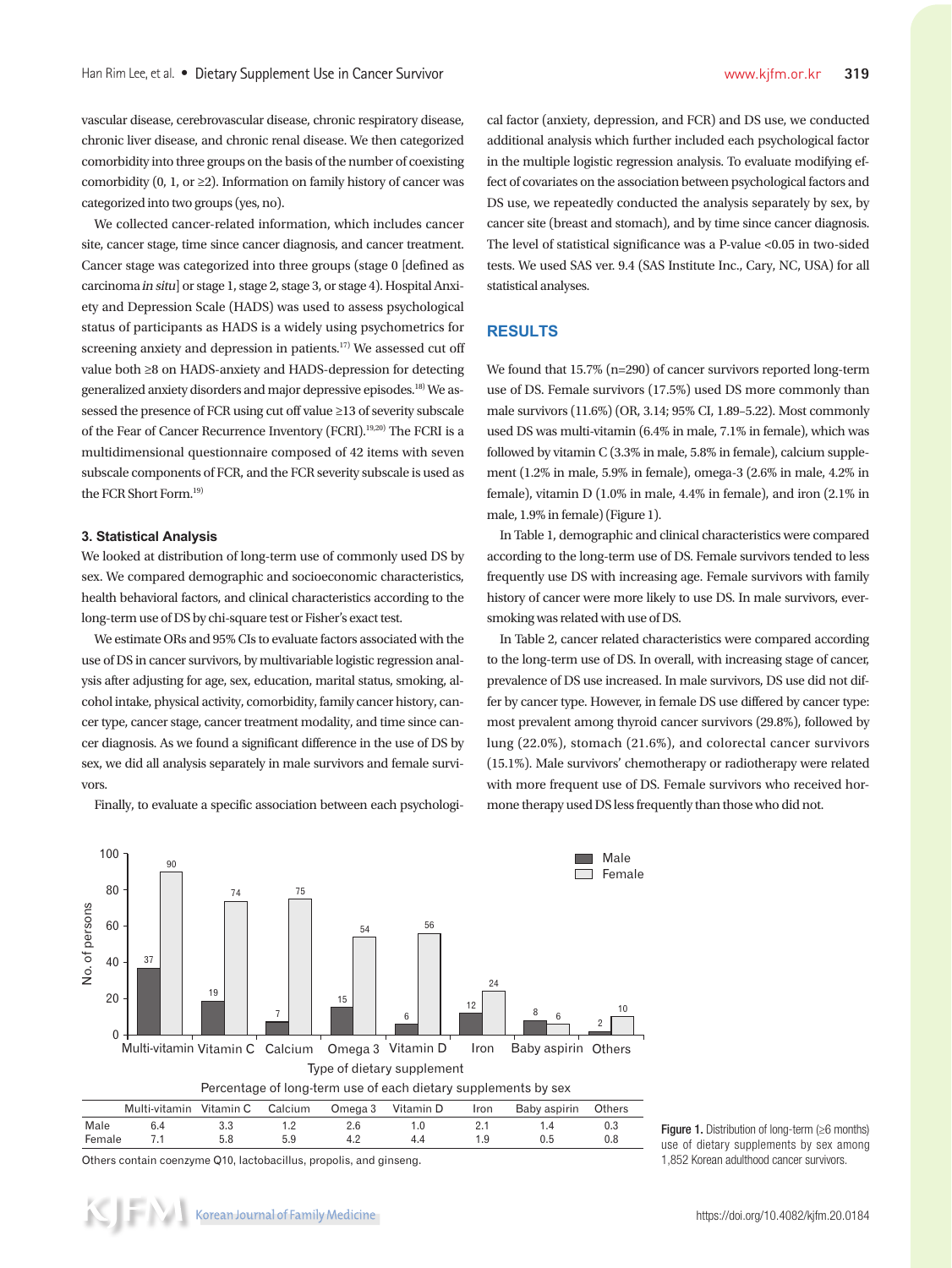| Characteristic                       |                           | All survivors (N=1,852)                                                          |                      |                            | Male survivors (N=576)      |                      |                             | Female survivors (N=1,276)          |  |
|--------------------------------------|---------------------------|----------------------------------------------------------------------------------|----------------------|----------------------------|-----------------------------|----------------------|-----------------------------|-------------------------------------|--|
|                                      | Non-user                  |                                                                                  | P-value              | Non-user                   | User                        | P-value              | Non-user                    | User                                |  |
| No. of subjects                      | 1,562 (84.3)              | User<br>$\frac{1}{290(15.7)}$                                                    |                      | 509 (88.4)                 | 67 (11.6)                   |                      | 1,053 (82.5)                | 223 (17.5)                          |  |
| Age at survey (y)                    |                           |                                                                                  | $0.004*$             |                            |                             | $0.739*$             |                             |                                     |  |
| 545                                  | 144(81.4)                 |                                                                                  |                      | 32 (94.1)<br>85 (85.9)     | $2(5.9)$<br>14 (14.1)       |                      | 112(78.3)                   | 31 (21.7)<br>68 (18.8)<br>99 (18.8) |  |
| 45-54                                | 379 (82.2)                |                                                                                  |                      |                            |                             |                      | 294(81.2)                   |                                     |  |
| 55-64                                | 651 (83.7)                |                                                                                  |                      | 224 (88.9)                 | 28 (11.1)                   |                      | 427 (81.2)                  |                                     |  |
| $\geq 65$                            | 388 (89.0)                | $\begin{array}{c} 33 (18.6) \\ 82 (17.8) \\ 127 (16.3) \\ 48 (11.0) \end{array}$ |                      | 168 (88.0)                 | 23 (12.0)                   |                      | 220 (89.8)                  | 25 (10.2)                           |  |
| Monthly income (10 <sup>3</sup> won) |                           |                                                                                  | $0.019$ <sup>t</sup> |                            |                             | $0.058$ <sup>t</sup> |                             |                                     |  |
| < 2,000                              | 259 (85.2)                | 45 (14.8)<br>71 (17.4)<br>137 (20.9)                                             |                      | 74 (91.4)<br>113 (88.3)    | 7(8.6)                      |                      | 185 (83.0)                  | 38 (17.0)<br>56 (20.0)              |  |
| 2,000-3,990                          | 337 (82.6)                |                                                                                  |                      |                            | 15(1.7)                     |                      | 224 (80.0)                  |                                     |  |
| $\geq 4,000$                         | 520 (79.1)                |                                                                                  |                      | $171$ (83.4)<br>151 (93.2) | 34 (16.6)                   |                      | 349 (77.2)<br>295 (91.9)    | 103 (22.8)                          |  |
| Non-responder                        | 446 (92.3)                | 37(7.7)                                                                          |                      |                            | 11(6.8)                     |                      |                             | 26(8.1)                             |  |
| Education status                     |                           |                                                                                  | 0.572 <sup>†</sup>   |                            |                             | $0.667$ <sup>+</sup> |                             |                                     |  |
| ≤Middle school graduate              | 171(83.4)                 |                                                                                  |                      | 55 (80.9)                  | $\frac{13(19.1)}{17(10.2)}$ |                      | 116(84.7)                   |                                     |  |
| High school graduate                 | 498 (82.2)                | 34 (16.6)<br>108 (17.8)                                                          |                      | 149 (89.8)                 |                             |                      | 349 (79.3)                  | 21 (15.3)<br>91 (20.7)<br>99 (20.0) |  |
| >Graduate degree                     | 569 (81.6)                | 128(18.4)                                                                        |                      | 174 (85.7)                 | 29 (14.3)                   |                      | 395 (80.0)                  |                                     |  |
| Non-responder                        | 324 (94.2)                | 20(5.8)                                                                          |                      | 131 (94.2)                 | 8(5.8)                      |                      | 193 (94.2)                  | 12(5.8)                             |  |
| Marital status                       |                           |                                                                                  | 0.177                |                            |                             | 0.390                |                             |                                     |  |
| Not-married                          | 210 (84.3)                | $\frac{39(15.7)}{244(16.1)}$                                                     |                      | 35 (92.1)                  | 3(7.9)                      |                      | 175 (82.9)                  | 36 (17.1)                           |  |
| Married                              | 1,276 (83.9)<br>76 (91.6) |                                                                                  |                      | 452 (87.8)<br>22 (95.7)    | 63 (12.2)                   |                      | 824 (82.0)<br>54 (90.0)     | 181 (18.0)                          |  |
| Non-responder                        |                           | 7(8.4)                                                                           |                      |                            | 1(4.3)                      |                      |                             | 6 (10.0)                            |  |
| Smoking                              |                           |                                                                                  | $0.366^+$            |                            |                             | $0.005^+$            |                             |                                     |  |
| Never smoker                         | 1,150 (83.9)              | $\frac{221(16.1)}{66(14.3)}$<br>$\frac{66(14.3)}{3(14.3)}$                       |                      | 144 (94.7)                 | $8(5.3)$                    |                      | $1,006(82.5)$<br>$47(82.5)$ | 213 (17.5)<br>10 (17.5)             |  |
| Ever smoker                          | 394 (85.7)                |                                                                                  |                      | 347(86.1)                  | 56 (13.9)                   |                      |                             |                                     |  |
| Non-responder                        | 18 (85.7)                 |                                                                                  |                      | 18 (85.7)                  | 3(14.3)                     |                      |                             |                                     |  |
| Alcohol consumption (g/wk)           |                           |                                                                                  | $0.605*$             |                            |                             | $0.664*$             |                             |                                     |  |
| Non drinker                          | 1,214(84.3)               |                                                                                  |                      | 295 (87.8)                 | 41 (12.2)                   |                      | 919 (83.2)                  | 85 (16.8)                           |  |
| $Low \left(\leq 7\right)$            | 252 (83.2)                | 226 (15.7)<br>51 (16.8)<br>13 (11.9)                                             |                      | 133 (89.3)                 | 16 (10.7)                   |                      | 119(77.3)                   | 35 (22.7)                           |  |
| Moderate to high (≥7)                | 96(88.1)                  |                                                                                  |                      | 81 (89.0)                  | 10(11.0)                    |                      | 15(83.3)                    | 3(16.7)                             |  |
| Exercise (≥30 min, ≥2/wk)            |                           |                                                                                  | 0.579                |                            |                             | 0.952                |                             |                                     |  |
| $\geq$                               | 538 (85.0)                | 95 (15.0)<br>195 (16.0)                                                          |                      | 169 (88.5)<br>340 (88.3)   | 22(11.5)                    |                      | 369 (83.5)                  | 73 (16.5)                           |  |
|                                      | 1,024 (84.0)              |                                                                                  |                      |                            | 45(11.7)                    |                      | 684 (82.0)                  | 150 (18.0)                          |  |
| Comorbidity                          |                           |                                                                                  | $0.953*$             |                            |                             | $0.371$ <sup>*</sup> |                             |                                     |  |
| $\circ$                              | 815 (84.0)                |                                                                                  |                      | 272 (88.6)                 | 35(11.4)                    |                      | 543 (81.9)                  | (20(18.1))                          |  |
| $\leftarrow$                         | 446 (84.0)                | 155 (16.0)<br>85 (16.0)                                                          |                      | 148 (88.6)                 | 19(11.4)                    |                      | 298 (81.9)                  | 66 (18.1)                           |  |
| $\sim$                               | 218 (89.3)                | 26 (10.7)<br>24 (22.4)                                                           |                      | 71 (92.2)<br>18 (72.0)     | 6(7.8)                      |                      | 147 (88.0)                  | 20 (12.0)                           |  |
| $\frac{1}{2}$                        | 83 (77.6)                 |                                                                                  |                      |                            | 7(28.0)                     |                      | 65 (79.3)                   | 17(20.7)                            |  |
| Family history of cancer             |                           |                                                                                  | 0.020                |                            |                             | 0.656                |                             |                                     |  |
| $\geq$                               | 816 (86.3)                | $\frac{130(13.7)}{160(17.7)}$                                                    |                      | 273 (88.9)                 | 34(11.1)                    |                      | 543 (85.0)<br>510 (80.1)    | 96 (15.0)                           |  |
|                                      | 746 (82.3)                |                                                                                  |                      | 236 (87.7)                 | 33 (12.3)                   |                      |                             | (27(19.9))                          |  |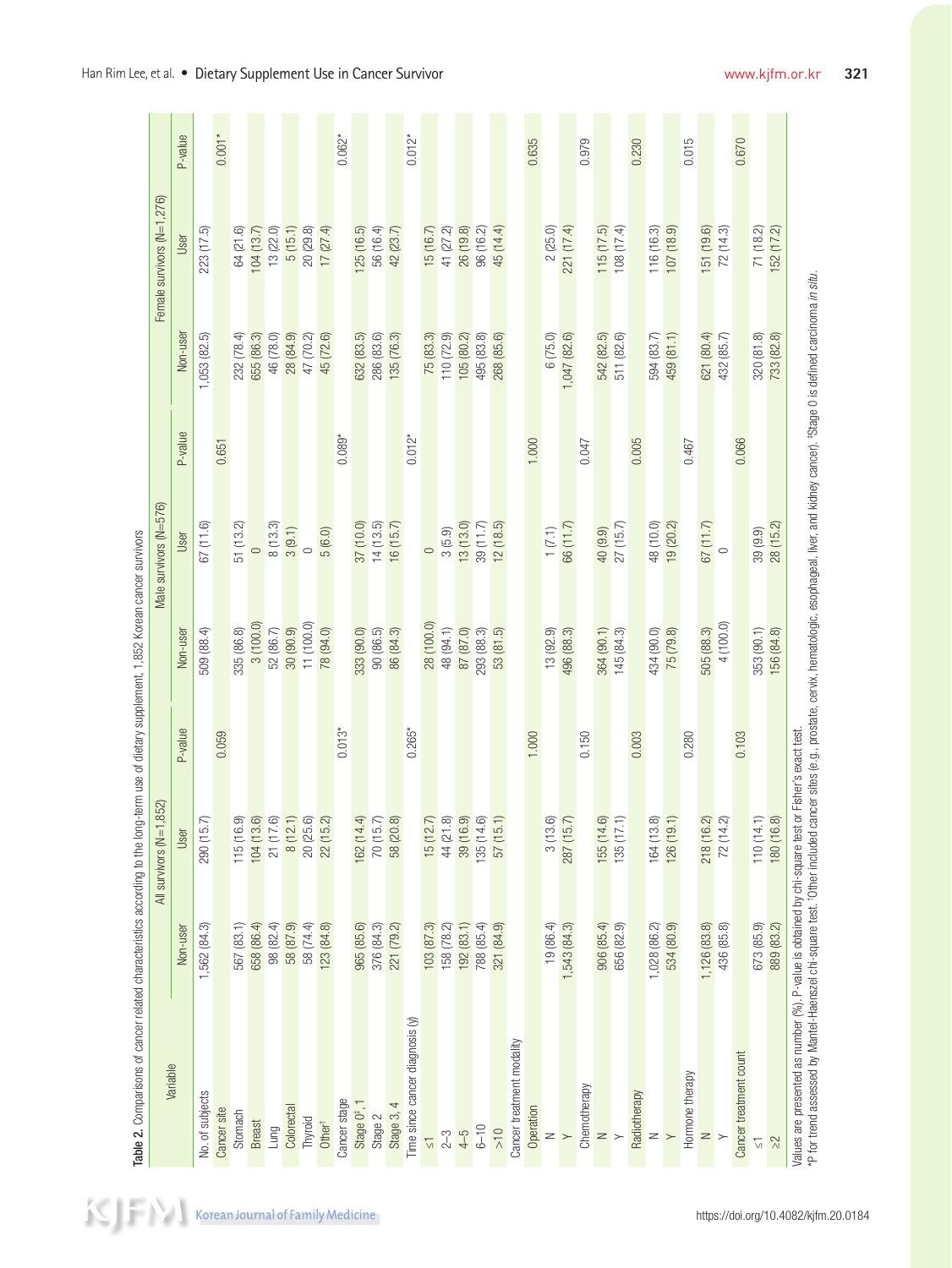Table 3. Multivariable adjusted associations of long-term use of dietary supplement with demographic, clinical and cancer related characteristics, 1,852 Korean cancer survivors

| Variable                                                              | All survivors        | Male cancer survivors                 | Female cancer survivors         |
|-----------------------------------------------------------------------|----------------------|---------------------------------------|---------------------------------|
| Sex                                                                   |                      |                                       |                                 |
| Male                                                                  |                      |                                       |                                 |
| Female                                                                | 3.14 (1.89-5.22)     |                                       |                                 |
| Age at survey (y)                                                     |                      |                                       |                                 |
| $<$ 45                                                                | $\mathbf{1}$         | $\mathbf{1}$                          | $\mathbf{1}$                    |
| $45 - 54$                                                             | $1.13(0.70 - 1.81)$  | $2.92(0.57 - 14.82)$                  | $1.02(0.61 - 1.69)$             |
| $55 - 64$                                                             | $1.22(0.76 - 1.95)$  | 2.34 (0.48-11.38)                     | $1.15(0.69 - 1.93)$             |
| $\geq 65$                                                             | $1.01(0.58 - 1.75)$  | 3.72 (0.73-18.88)                     | $0.68(0.35 - 1.31)$             |
| <b>Education status</b>                                               |                      |                                       |                                 |
| ≤Middle school graduate                                               | $\mathbf{1}$         | $\overline{1}$                        | $\overline{1}$                  |
| High school graduate                                                  | $1.05(0.68 - 1.64)$  | $0.54(0.23 - 1.24)$                   | $1.39(0.81 - 2.39)$             |
| $\geq$ Graduate degree                                                | $1.22(0.77 - 1.89)$  | $0.88(0.40 - 1.93)$                   | $1.44(0.82 - 2.52)$             |
| Marital status                                                        |                      |                                       |                                 |
| Not-married                                                           | $\mathbf{1}$         | $\overline{1}$                        | $\overline{1}$                  |
| Married                                                               | $0.99(0.90 - 1.08)$  | $0.91(0.71 - 1.16)$                   | $1.00(0.90 - 1.12)$             |
| Smoking                                                               |                      |                                       |                                 |
| Never smoker                                                          | $\mathbf{1}$         | $\mathbf{1}$                          | $\mathbf{1}$                    |
| Ever smoker                                                           | $1.50(0.93 - 2.42)$  | $2.61(1.15 - 5.93)$                   | $0.91(0.43 - 1.94)$             |
| Alcohol consumption (q/wk)                                            |                      |                                       |                                 |
| Non drinker                                                           | $\mathbf{1}$         | $\overline{1}$<br>$0.74(0.38 - 1.45)$ | $\mathbf{1}$                    |
| $Low \ (<7)$                                                          | $1.11(0.77 - 1.58)$  | $0.76(0.33 - 1.73)$                   | $1.28(0.83 - 1.98)$             |
| Moderate to high $(\geq 7)$<br>Exercise ( $\geq$ 30 min, $\geq$ 2/wk) | $0.89(0.46 - 1.72)$  |                                       | $0.78(0.21 - 2.94)$             |
| $\mathbb N$                                                           | $\mathbf{1}$         | $\overline{1}$                        | $\mathbf{1}$                    |
| Y                                                                     | $1.22(0.92 - 1.63)$  | $1.15(0.63 - 2.13)$                   | $1.27(0.91 - 1.76)$             |
| Comorbidity                                                           |                      |                                       |                                 |
| $\mathbf{0}$                                                          | $\mathbf{1}$         | $\mathbf{1}$                          | $\mathbf{1}$                    |
| $\mathbf{1}$                                                          | $1.03(0.76 - 1.39)$  | $0.94(0.49 - 1.78)$                   | $1.04(0.73 - 1.48)$             |
| $\geq$ 2                                                              | $1.00(0.69 - 1.45)$  | $1.29(0.61 - 2.72)$                   | $0.99(0.64 - 1.54)$             |
| Family history of cancer                                              |                      |                                       |                                 |
| N                                                                     | $\mathbf{1}$         | 1                                     | $\mathbf{1}$                    |
| $\mathsf Y$                                                           | $1.34(1.03 - 1.74)$  | $1.14(0.65 - 2.00)$                   | $1.39(1.03 - 1.89)$             |
| Cancer site                                                           |                      |                                       |                                 |
| Stomach                                                               | $\mathbf{1}$         | 1                                     | $\mathbf{1}$                    |
| Breast                                                                | $0.29(0.18 - 0.47)$  |                                       | $0.32(0.19 - 0.53)$             |
| Lung                                                                  | $0.91(0.53 - 1.54)$  | $0.73(0.31 - 1.71)$                   | $0.98(0.49 - 2.00)$             |
| Colorectal                                                            | $0.46(0.21 - 1.04)$  | $0.40(0.11 - 1.47)$                   | $0.43(0.15 - 1.27)$             |
| Thyroid                                                               | $1.03(0.56 - 1.90)$  | $<$ 0.01 ( $<$ 0.01 - > 999.99)       | $1.29(0.67 - 2.49)$             |
| Other*                                                                | $0.62(0.36 - 1.07)$  | $0.25(0.08 - 0.75)$                   | $0.92(0.46 - 1.82)$             |
| Cancer stage                                                          |                      |                                       |                                 |
| Stage $0^{\dagger}$ , 1                                               | $\mathbf{1}$         | $\mathbf{1}$                          | $\mathbf{1}$                    |
| Stage 2                                                               | $1.08(0.74 - 1.57)$  | 1.75 (0.66-4.60)                      | $1.02(0.67 - 1.55)$             |
| Stage 3, 4                                                            | $1.32(0.87 - 2.02)$  | $1.81(0.64 - 5.13)$                   | $1.28(0.79 - 2.08)$             |
| Time since cancer diagnosis (y)                                       |                      |                                       |                                 |
| $\leq 1$                                                              | $\mathbf{1}$         | $\mathbf{1}$                          | $\mathbf{1}$                    |
| $2 - 3$                                                               | $1.26(0.26 - 6.06)$  | $<$ 0.01 ( $<$ 0.01 - > 999.99)       | $1.60(0.31 - 8.24)$             |
| $4 - 5$                                                               | $3.65(0.60 - 22.18)$ | 8.23 (0.51-133.01)                    | 2.23 (0.20-25.28)               |
| $6 - 10$                                                              | $0.76(0.09 - 6.65)$  | $1.06(0.10 - 11.79)$                  | $<$ 0.01 ( $<$ 0.01 - > 999.99) |
| >10                                                                   | $0.74(0.25 - 2.19)$  | $0.66(0.08 - 5.41)$                   | $0.83(0.23 - 3.01)$             |
| Cancer treatment modality                                             |                      |                                       |                                 |
| Surgery                                                               |                      |                                       |                                 |
| $\mathsf{N}$                                                          | $\mathbf{1}$         |                                       |                                 |
| Υ                                                                     | $1.18(0.32 - 4.40)$  | 2.33 (0.19-28.88)                     | $0.49(0.08 - 3.01)$             |
| Chemotherapy                                                          | $\mathbf{1}$         | $\mathbf{1}$                          |                                 |
| N<br>Υ                                                                | $0.94(0.60 - 1.47)$  | $2.06(0.31 - 13.66)$                  | 1<br>$0.93(0.58 - 1.49)$        |
|                                                                       |                      |                                       |                                 |

(Continued on next page)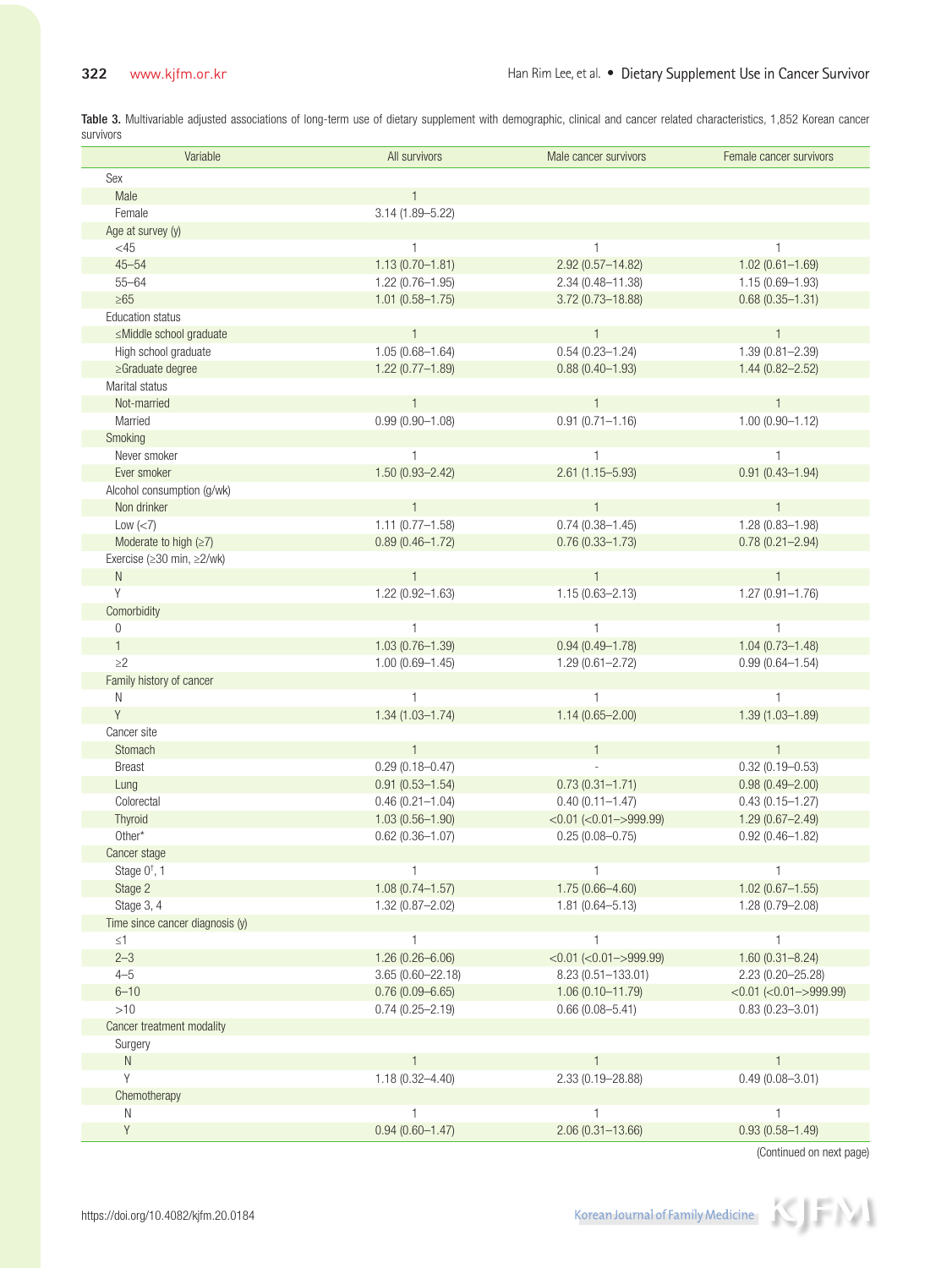#### Han Rim Lee, et al. • Dietary Supplement Use in Cancer Survivor

#### Table 3. Continued

| Variable               | All survivors       | Male cancer survivors     | Female cancer survivors |
|------------------------|---------------------|---------------------------|-------------------------|
| Radiotherapy           |                     |                           |                         |
| N                      |                     |                           |                         |
|                        | $1.67(1.15 - 2.43)$ | $3.56(1.37 - 9.25)$       | 1.40 (0.92-2.11)        |
| Hormone therapy        |                     |                           |                         |
| N                      |                     |                           |                         |
|                        | $0.93(0.60 - 1.44)$ | $< 0.01 (-0.01 - 999.99)$ | $0.92(0.59 - 1.44)$     |
| Cancer treatment count |                     |                           |                         |
| $\leq$ 1               |                     |                           |                         |
| $\geq$ 2               | 1.35 (0.77-2.35)    | $0.29(0.03 - 2.44)$       | 1.63 (0.87-3.06)        |

Values are presented as OR (95% CI). ORs (95% CI) were estimated by multiple logistic regression analysis after adjusting for age group, sex (if applicable), education, marital status, smoking, alcohol intake, physical activity, comorbidity, family cancer history, cancer type, cancer stage, time since cancer diagnosis, and cancer treatment. OR, odds ratio; CI, confidence interval; FCR, fear of cancer recurrence.

\*Other included cancer sites (e.g., prostate, cervix, hematologic, esophageal, liver, and kidney cancer). † Stage 0 is defined carcinoma in situ.

Table 3 shows the independent associations of long-term use of DS with demographic, clinical and cancer related characteristics. Female cancer survivors were 3.14 times more likely to use DS compared with male survivors. In female, compared with stomach cancer survivor, breast cancer survivors less used DS (OR, 0.32; 95% CI, 0.19–0.53) and those who had family history of cancer were related with more frequent use of DS (OR, 1.39; 95% CI, 1.03–1.89). In male, survivors who had ever smoked were more likely to use DS than never smoker (OR, 2.61; 95% CI, 1.15–5.93) and who had undergone radiotherapy for cancer treatment were more likely to use DS (OR, 3.56; 95% CI, 1.37–9.25).

Table 4 shows associations of long-term DS use with status of anxiety, depression, and FCR severity. In all participants, survivors with anxiety were 1.38 times (95% CI, 1.01–1.91) more likely to use DS, compared to the survivors without anxiety. There was no significant difference in the association between the psychological factors and DS use, by different sex, by different cancer sites (breast and stomach), and by different time since cancer diagnosis (P for interaction >0.05).

### **DISCUSSION**

In this Korean cancer survivor study, we found that cancer type and cancer treatment modality among cancer-related characteristics were associated with DS use. Among lifestyle factors, smoking habit in male survivors and family history of cancer in female survivor were significantly associated. Among psychological factors, anxiety, but not depression or FCR, was associated with DS use.

Previous studies have reported that the use of DS or CAM after cancer diagnosis is very common. In American study, overall prevalence rate of DS use was 75% among cancer survivors.<sup>8)</sup> Other French cohort study reported 62% of female and 29% of male cancer patients use DS.<sup>21)</sup> In Korean study, 33.3% of cancer survivor reported to use DS.<sup>9)</sup> In our study, we found 15.7% of cancer survivors were using DS at least for 6 months, which seems to be much lower than the rate reported previous Korean study. We think this difference in the prevalence of DS use between our study and the previous Korean study by Song et al.<sup>9)</sup> was caused by the different definition of DS use between the studies. We defined examined long-term (≥6 months use of DS) while Song et al.9) examined the use of any DS on the preceding day of the survey.

Participants taking DS were more often to be female, young, with higher income level. These findings were consistent with the findings of previous studies. In American study, female gender (OR, 1.72; 95% CI, 1.25–2.36) and higher-education levels (OR, 5.44; 95% CI, 2.98– 9.93) were associated with DS use.<sup>11)</sup> In previous Korean study, Korean female cancer survivors with higher educational achievement than elementary school level, moderate physical activity, low vegetable intake, and high circulating vitamin D levels were more likely to use DS. In the same study male cancer survivors who were never drinker used DS more frequently.<sup>9)</sup>

We found that ever smoking was associated with DS use among male cancer survivors. On the contrary, DS use was more commonly associated with a healthier lifestyle in previous studies. For male cancer survivors, nonuse of alcohol was associated with higher supplement use (OR, 7.88; 95% CI, 1.45–42.82), compared with ever drinking.<sup>9)</sup> DS use was significantly lower among former smokers (OR, 0.57; 95% CI, 0.37–0.87) compare with never smokers in the French cohort study of cancer survivors.<sup>21)</sup> As a reason for the higher use of DS among ever-smokers than never-smokers, we think desire to overcome health problems associated with smoking by using DS might have caused the higher rate of DS use. This discrepant result could have derived from that we didn't consider the behavioral change like quit smoking at the time of study.

In our study, breast cancer survivors used DS less frequently compared with female stomach cancer survivors (OR, 0.31; 95% CI, 0.19– 0.50). As for the reason of this finding, we assume that health knowledge commonly shared among stomach and breast cancer survivors might have influenced their decision on DS use. It is well known that post gastrectomy anemia is common, so that stomach cancer survivors might have been more likely to take iron supplementation regardless of anemia diagnosis. This hypothesis could be supported by the finding that among 62 (72.9%) among 85 iron supplement users were stomach cancer survivors in our study, even though iron use of survivors with iron deficiency anemia was not counted. We also thought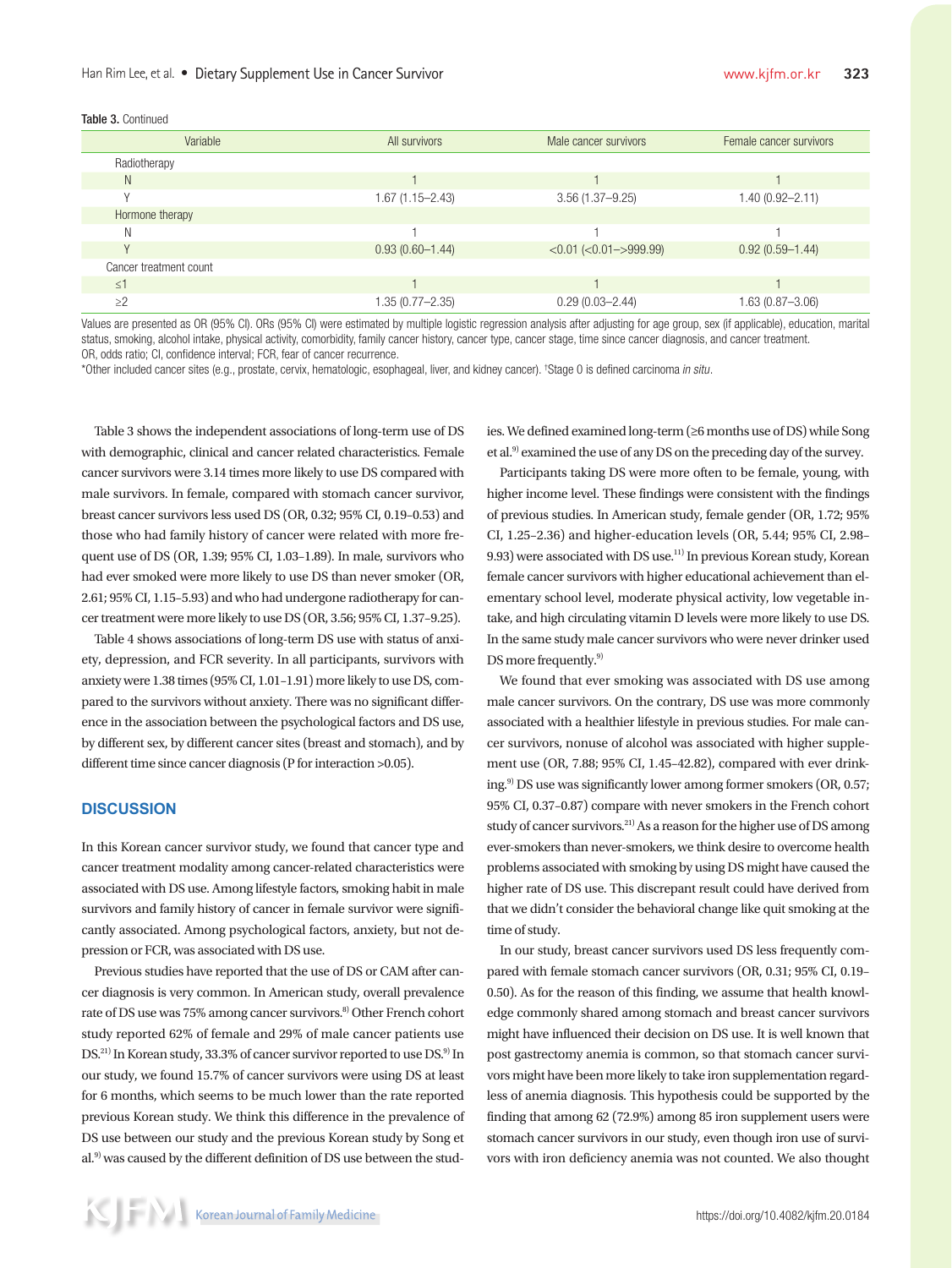|                        |               |                                                    |                                                                          |                     | Table 4. Associations* of long-term dietary supplement use with status of anxiety, depression, and FCR severity according to sex, cancer site, and time since cancer diagnosis                                                 |                     |                                         |                     |                                |                     |
|------------------------|---------------|----------------------------------------------------|--------------------------------------------------------------------------|---------------------|--------------------------------------------------------------------------------------------------------------------------------------------------------------------------------------------------------------------------------|---------------------|-----------------------------------------|---------------------|--------------------------------|---------------------|
|                        |               | Dietary supplement use                             |                                                                          | By sex              |                                                                                                                                                                                                                                |                     | By cancer site                          |                     | By time since cancer diagnosis |                     |
|                        | $\frac{1}{2}$ | Yes                                                | All subjects                                                             | Male                | Female                                                                                                                                                                                                                         | Stomach             | <b>Breast</b>                           | Other               | $\times$ 5>                    | $V_{S}$             |
| Total                  | 1,562 (84.3)  | 290 (15.7)                                         |                                                                          |                     |                                                                                                                                                                                                                                |                     |                                         |                     |                                |                     |
| Anxiety                |               |                                                    |                                                                          |                     |                                                                                                                                                                                                                                |                     |                                         |                     |                                |                     |
| ş                      | 1,297 (85.4)  | 221 (14.6)                                         |                                                                          |                     |                                                                                                                                                                                                                                |                     |                                         |                     |                                |                     |
| Yest                   | 265 (79.3)    |                                                    | 69 (20.7) 1.38 (1.01-1.91)                                               | $1.79(0.88 - 3.64)$ | $1.33(0.92 - 1.93)$                                                                                                                                                                                                            |                     | $1.68(0.98 - 2.88)$ $1.36(0.81 - 2.30)$ | $1.23(0.61 - 2.50)$ | $1.59(0.93 - 2.73)$            | $1.21(0.80 - 1.83)$ |
| Depression             |               |                                                    |                                                                          |                     |                                                                                                                                                                                                                                |                     |                                         |                     |                                |                     |
| $\frac{1}{2}$          | 875 (86.3)    | 139 (13.7)                                         |                                                                          |                     |                                                                                                                                                                                                                                |                     |                                         |                     |                                |                     |
| Yes <sup>t</sup>       | 687 (82.0)    | 151 (18.0)                                         | $1.19(0.91 - 1.56)$                                                      | $1.16(0.65 - 2.05)$ | $1.25(0.92 - 1.72)$                                                                                                                                                                                                            | $1.45(0.92 - 2.28)$ | $1.02(0.66 - 1.59)$                     | $1.17(0.64 - 2.12)$ | $0.98(0.60 - 1.61)$            | $1.26(0.90 - 1.76)$ |
| FCR severity           |               |                                                    |                                                                          |                     |                                                                                                                                                                                                                                |                     |                                         |                     |                                |                     |
| Nonclinical            | 931 (84.6)    | 169 (15.4)                                         |                                                                          |                     |                                                                                                                                                                                                                                |                     |                                         |                     |                                |                     |
| $\frac{2}{\ln  \cos }$ | 631 (83.9)    | 121(16.1)                                          | $0.83(0.63 - 1.09)$                                                      | $0.88(0.48 - 1.63)$ | $0.80(0.59 - 1.10)$                                                                                                                                                                                                            | $1.32(0.84 - 2.08)$ | $0.69$ $(0.44 - 1.07)$                  | $0.84(0.47 - 1.50)$ | $0.94(0.58 - 1.54)$            | $0.75(0.53 - 1.06)$ |
|                        |               | /alues are presented as number (%) or OR (95% CI). | FCR, fear of cancer recurrence; OR, odds ratio; CI, confidence interval. |                     | *ORs (95% CI) were estimated by multiple logistic regression analysis after adjusting for age group, sex (if applicable), education, marital status, smoking, alcohol intake, physical activity, comorbidity, family cancer hi |                     |                                         |                     |                                |                     |

applicable), cancer stage, time since cancer diagnosis (if applicable), and cancer treatment. "Score assessed using the Korean Hospital Anxiety and Depression Scale ≥8. #Score assessed using the short form of Fear of Cance applicable), cancer stage, time since cancer diagnosis (if applicable), and cancer treatment. 'Score assessed using the Korean Hospital Anxiety and Depression Scale >8. 'Score assessed using the short form of Fear of Cance Recurrence Inventory ≥13. Recurrence Inventory ≥13. another possibility that known adverse effect of DS use on breast cancer might have reduced the DS use. An American study showed that the use of any antioxidant supplement (vitamins A, C, and E, carotenoids, coenzyme Q10) during chemotherapy for breast cancer was associated with an increased risk of cancer recurrence (hazard ratio [HR], 1.41; 95% CI, 0.98–2.04; P=0.06). Vitamin B12 use was associated with worse disease-free survival (HR, 1.83; 95% CI, 1.15–2.92; P<0.01) and overall survival (HR, 2.04; 95% CI, 1.22–3.40; P<0.01). Iron was significantly associated with cancer recurrence (HR, 1.79; 95% CI, 1.20– 2.67; P<0.01).<sup>22)</sup> This information might have hindered breast cancer survivors from DS use even after completing acute cancer treatment. However, we could not examine these assumptions because of the lack of qualitative data.

To our knowledge, this study was the first study to have examined the association between DS use and cancer treatment modality. We found that radiotherapy was positively associated with DS use in male cancer survivors. Several reasons could be thought for DS use or CAM use among cancer survivors: to improve immune system,<sup>11)</sup> to prevent cancer recurrence, to increase treatment efficacy and to reduce treatment-related symptoms among patients under active cancer treatment.23) Considering that time lapse after cancer diagnosis was longer than 1 year for most study participants in our study, other reason than immune system or cancer treatment efficacy could have caused the higher DS use in survivors after radiotherapy. In our study, the majority of male cancer survivors who had received radiation therapy was stomach (45.7%) and colorectal cancer survivors (14.9%). Given that delayed radiation-induced gastrointestinal (GI) toxicity is common among cancer survivors who had received radiation therapy for the treatment of intra-abdominal tumors.<sup>24)</sup> DS use to relieve GI symptoms might have been more prevalent among the cancer survivors of stomach and colorectal cancers after radiation therapy.

To our knowledge, this is the first study to examine the association of psychologic factors (anxiety, depression and FCR) with DS use among Asian cancer survivors. We found that anxiety was associated with 1.38-times higher use of DS. A study in the United States similarly showed that a history of depression or anxiety was associated with higher complementary health approaches (OR, 1.87; 95% CI, 1.13– 3.09) in multivariable adjusted analysis.25) However, we could not directly compare the finding of the US study with ours, because the US study did not examine anxiety and depression separately. We couldn't find any association between FCR level and DS use, which is incompatible with the findings of a study in the United States that CAM use was associated with FCR (OR, 1.96; 95% CI, 1.38-2.78).<sup>26)</sup>

The present study has several limitations. First, the study participants were recruited from the patients who visited survivorship clinic of university affiliated hospitals. Therefore, they might not well represent Korean cancer survivors and there could occur selection bias. Second, the data on DS use might not accurately reflect actual usage, because we collected the data using a self-administered questionnaire. Third, we could not compare DS usage between cancer survivors and general population because our study subjects were limited to cancer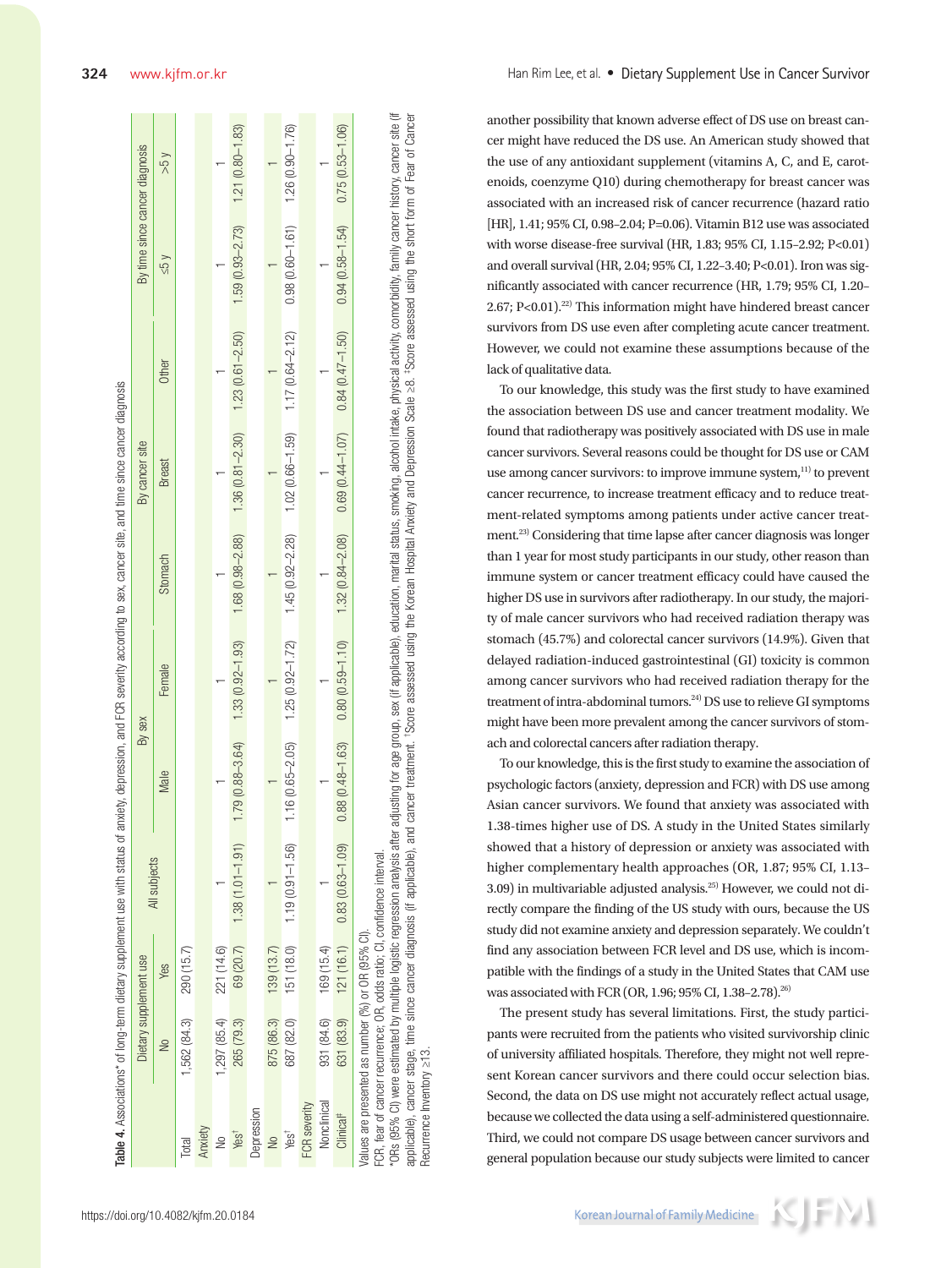survivors. Fourth, the current study targeted only the long-term use of DS, and the findings of this study might not applicable to short term use of DS by cancer survivors. Fifth, given the cross-sectional study design, we cannot exclude the possibility that the associations observed in the present study are reverse cause-effect relationship. Finally, as we did not collect qualitative data on the DS use, we could not interpret some study findings with evidence.

In conclusion, this study in Korean adult cancer survivors revealed that about 1-sixth of cancer survivors tend to use DS for 6 month or longer. Female survivors used DS more frequently than male survivors. Factors associated with long-term use of DS differed between male and female survivors. Among psychological factors, anxiety was significantly associated with DS use of cancer survivors, even after adjusting for a wide range of demographic, clinical and cancer related characteristics. These findings suggest that health education regarding longterm use of DS for cancer survivors may be needed with consideration of demographic, clinical, and psychological characteristics of individual cancer survivors.

# **CONFLICT OF INTEREST**

No potential conflict of interest relevant to this article was reported.

### **ACKNOWLEDGMENTS**

This study was supported by a grant from the National R&D Program for Cancer Control, Ministry of Health & Welfare, Republic of Korea (1720270).

#### **ORCID**

Han Rim Lee: https://orcid.org/0000-0003-1223-9193 Yun-Mi Song: https://orcid.org/0000-0001-9232-5563 Keun Hye Jeon: https://orcid.org/0000-0003-2294-0637 In Young Cho: https://orcid.org/0000-0002-6240-9026

## **REFERENCES**

- 1. Bray F, Ferlay J, Soerjomataram I, Siegel RL, Torre LA, Jemal A. Global cancer statistics 2018: GLOBOCAN estimates of incidence and mortality worldwide for 36 cancers in 185 countries. CA Cancer J Clin 2018; 68:394-424.
- 2. Jung KW, Won YJ, Kong HJ, Lee ES. Cancer statistics in Korea: incidence, mortality, survival, and prevalence in 2016. Cancer Res Treat 2019;51:417-30.
- 3. Siegel RL, Miller KD, Jemal A. Cancer statistics, 2019. CA Cancer J Clin 2019;69:7-34.
- 4. Demark-Wahnefried W, Aziz NM, Rowland JH, Pinto BM. Riding the crest of the teachable moment: promoting long-term health after the diagnosis of cancer. J Clin Oncol 2005;23:5814-30.
- 5. Miller PE, Vasey JJ, Short PF, Hartman TJ. Dietary supplement use in adult cancer survivors. Oncol Nurs Forum 2009;36:61-8.
- 6. National Center for Complementary and Integrative Health. Dietary and herbal supplements [Internet]. Bethesda (MD): National Center for Complementary and Integrative Health; 2018 [cited 2020 May 19]. Available from: https://nccih.nih.gov/health/supplements.
- 7. U.S. Food and Drug Administration. Dietary supplements: what you need to know [Internet]. Silver Spring (MD): U.S. Food and Drug Administration; 2017 [cited 2020 May 19]. Available from: https://www.fda. gov/Food/DietarySupplements/UsingDietarySupplements/ucm109760. htm.
- 8. Du M, Luo H, Blumberg JB, Rogers G, Chen F, Ruan M, et al. Dietary supplement use among adult cancer survivors in the United States. J Nutr 2020;150:1499-508.
- 9. Song S, Youn J, Lee YJ, Kang M, Hyun T, Song Y, et al. Dietary supplement use among cancer survivors and the general population: a nation-wide cross-sectional study. BMC Cancer 2017;17:891.
- 10. Friedman J, Birstler J, Love G, Kiefer D. Diagnoses associated with dietary supplement use in a national dataset. Complement Ther Med 2019;43:277-82.
- 11. Ferrucci LM, McCorkle R, Smith T, Stein KD, Cartmel B. Factors related to the use of dietary supplements by cancer survivors. J Altern Complement Med 2009;15:673-80.
- 12. Reed SC, Bell JF, Miglioretti DL, Nekhlyudov L, Fairman N, Joseph JG. Relationships between fear of cancer recurrence and lifestyle factors among cancer survivors. J Cancer Educ 2020;35:669-77.
- 13. Harrington CB, Hansen JA, Moskowitz M, Todd BL, Feuerstein M. It's not over when it's over: long-term symptoms in cancer survivors: a systematic review. Int J Psychiatry Med 2010;40:163-81.
- 14. Gopalan MR, Karunakaran V, Prabhakaran A, Jayakumar KL. Prevalence of psychiatric morbidity among cancer patients: hospital-based, cross-sectional survey. Indian J Psychiatry 2016;58:275-80.
- 15. Kalender ME, Buyukhatipoglu H, Balakan O, Suner A, Dirier A, Sevinc A, et al. Depression, anxiety and quality of life through the use of complementary and alternative medicine among breast cancer patients in Turkey. J Cancer Res Ther 2014;10:962-6.
- 16. Saini A, Berruti A, Capogna S, Negro M, Sguazzotti E, Picci RL, et al. Prevalence of complementary/alternative medicines (CAMs) in a cancer population in northern Italy receiving antineoplastic treatments and relationship with quality of life and psychometric features. Qual Life Res 2011;20:683-90.
- 17. Bjelland I, Dahl AA, Haug TT, Neckelmann D. The validity of the Hospital Anxiety and Depression Scale: an updated literature review. J Psychosom Res 2002;52:69-77.
- 18. Olsson I, Mykletun A, Dahl AA. The Hospital Anxiety and Depression Rating Scale: a cross-sectional study of psychometrics and case finding abilities in general practice. BMC Psychiatry 2005;5:46.
- 19. Simard S, Savard J. Fear of Cancer Recurrence Inventory: development and initial validation of a multidimensional measure of fear of cancer recurrence. Support Care Cancer 2009;17:241-51.
- 20. Shin J, Goo A, Ko H, Kim JH, Lim SU, Lee HK, et al. Validation study for the Korean version of Fear of Cancer Recurrence Inventory. J Korean Med Sci 2017;32:1792-9.
- 21. Pouchieu C, Fassier P, Druesne-Pecollo N, Zelek L, Bachmann P, Touillaud M, et al. Dietary supplement use among cancer survivors of the NutriNet-Sante cohort study. Br J Nutr 2015;113:1319-29.
- 22. Ambrosone CB, Zirpoli GR, Hutson AD, McCann WE, McCann SE,